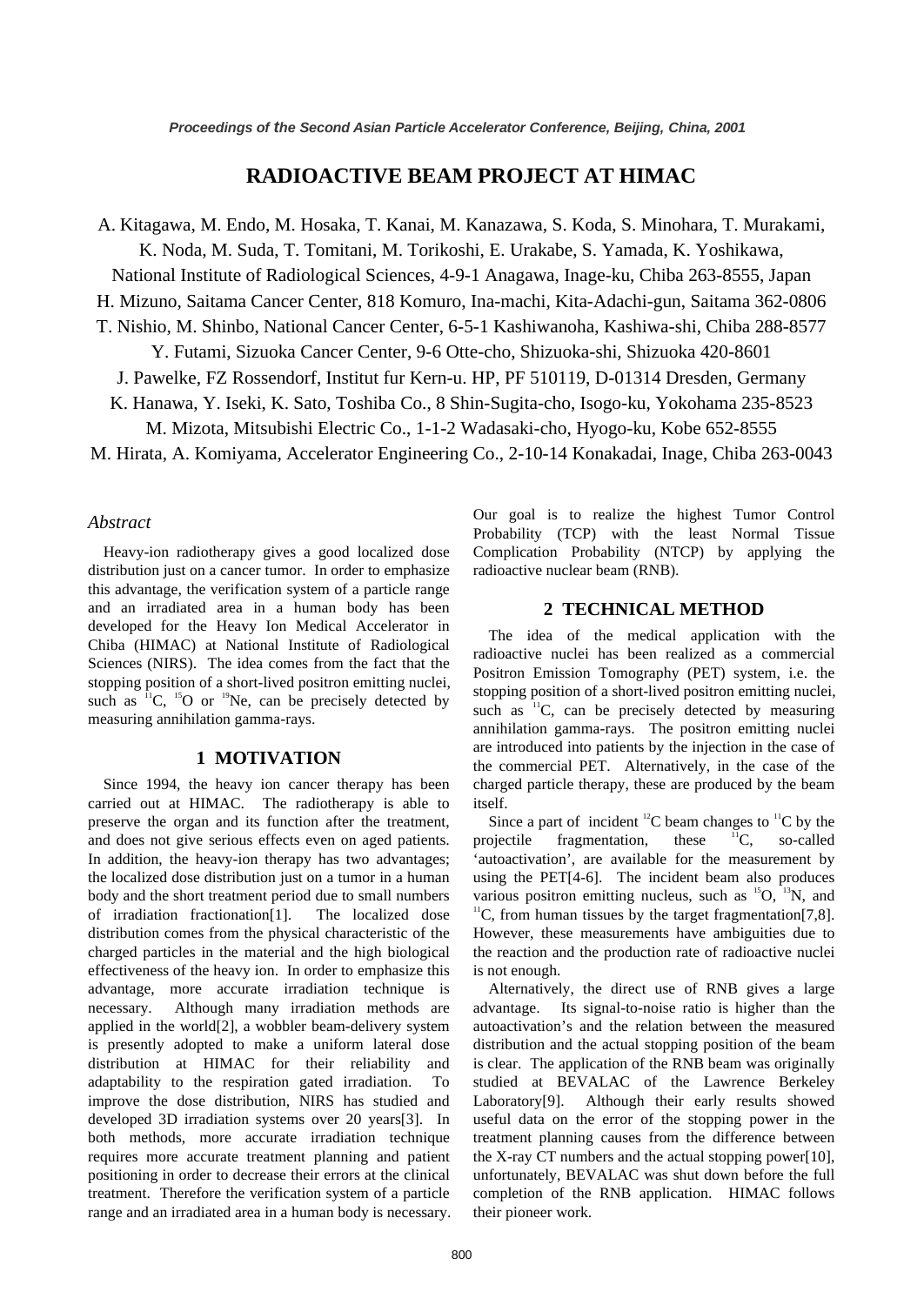The RNB system consists of a secondary beam course, a beam irradiation system, a patient's positioning system, and annihilation gamma-rays detectors. The beam course is able to produce  ${}^{11}C$  with an energy of 350MeV/u and a production rate of  $8x10<sup>3</sup>$  by the projectile fragmentation. The maximum 3-D irradiation volume is 10x10x18 cm with a spot beam scanning. Details of the secondary beam course for the production of RNB and the beam irradiation system have been reported[11,12].

A commercial PET system detects the 3D image of the irradiation area. Fig. 1(a) shows the demonstration of the  $\rm{^{11}C}$  PET image. The irradiation volume and the physical dose were  $3.5x3.5x4.3cm$  and 1Gy, respectively. The  ${}^{11}$ C beam with two different passages stopped at the different positions shown in Fig. 1. The PET system is able to detect this difference of as low as 2mm. Fig. 1(b) shows the image of  ${}^{12}C$  autoactivation with the same condition as Fig. 1(a). The improvement of the signal-to-noise ratio can be seen.



Fig. 1 Observed PET images. (a) and (b) are irradiated by  ${}^{11}C$  and  ${}^{12}C$  beams, respectively.

The PET image gives the 3D distribution, but its resolution is limited by the performance of the PET detector. A more simple system was developed in order to obtain the 1D range information[13]. For the detection of the precise depth location with the least dose given to a patient, we developed the Positron Camera detector[14]. In order to realize the high efficiency, this detector uses two large NaI crystals with a diameter of 60cm and a thickness of 3cm. The centroid of the stopping point is statistically determined by numbers of the detected gamma-ray pairs. The noise is mainly caused the activated scintillation crystal itself. Therefore the detector is set off beam axis during the irradiation. Fig. 2 shows the typical observed range distribution of  ${}^{11}C$ irradiated into the uniform plastic block under the typical irradiation condition. The range spread of the beam was 2mm. The ideal resolution of 0.4mm is obtained with the physical dose of 0.05Gy; only the real resolution in the human body depends on the other effects described in Sec. 4. In addition,  ${}^{10}$ C beam is also useful for the range measurement. Although the production rate is lower and

the end-point spread is larger, the short measurement time and the good signal-to-noise ratio are expected.



Fig. 2 Range distribution measurement by the positron camera.

### **3 SCENARIO TO THE TREATMENT**

To utilize the RNB for the cancer therapy, it is expected that the following tumor's treatments will be improved. The first case is for the brain tumor or head and neck tumor near the critical organ. For example, several head and neck tumors are surrounded by the eye balls, optics nerves and brain stem. The RNB verify the actual irradiation volume, so that a margin for error in such difficult treatment planning can be reduced. The highest TCP with the least NTCP will be realized for less serious after effects of critical organs. The second case is like a lung cancer. The range calculation is difficult in the case of such cancer which has a complicate trajectory included bones or air. The calculation can be verified to measure the actual stopping position by the RNB.

In each case, a treatment planning is necessary to make a uniform dose distribution on the target volume of tumor. The treatment planning system also has to give a distribution of the RNB stopping position to compare an observed value with an original plan. The system is under development. The physical dose distribution has to be checked by comparison between the planned value and the experimental measurement. The biological effectiveness in the planning calculation has to be treated carefully. We will insure this problem to measure the survival rate of the cell at the irradiation area. These measurements are now in progress.

At first, a clinical trial to treat a brain tumor by the  ${}^{11}C$ beam is planned. Because of this treatment requires the simplest thinking to apply the RNB; i.e. the brain tumor is not moved with the respiration, and the head is easily fixed for the positioning. In addition, the 360 degree rotating chair easily realizes the quick mult-port irradiation, thus the improvement of the dose distribution will be expected. The 3D distribution observed by an offline PET system will verify the result of the treatment. This method requires high RNB intensity. In our system, an irradiation time of 3 or 4 minutes was needed for a physical dose of 1Gy with a target volume of